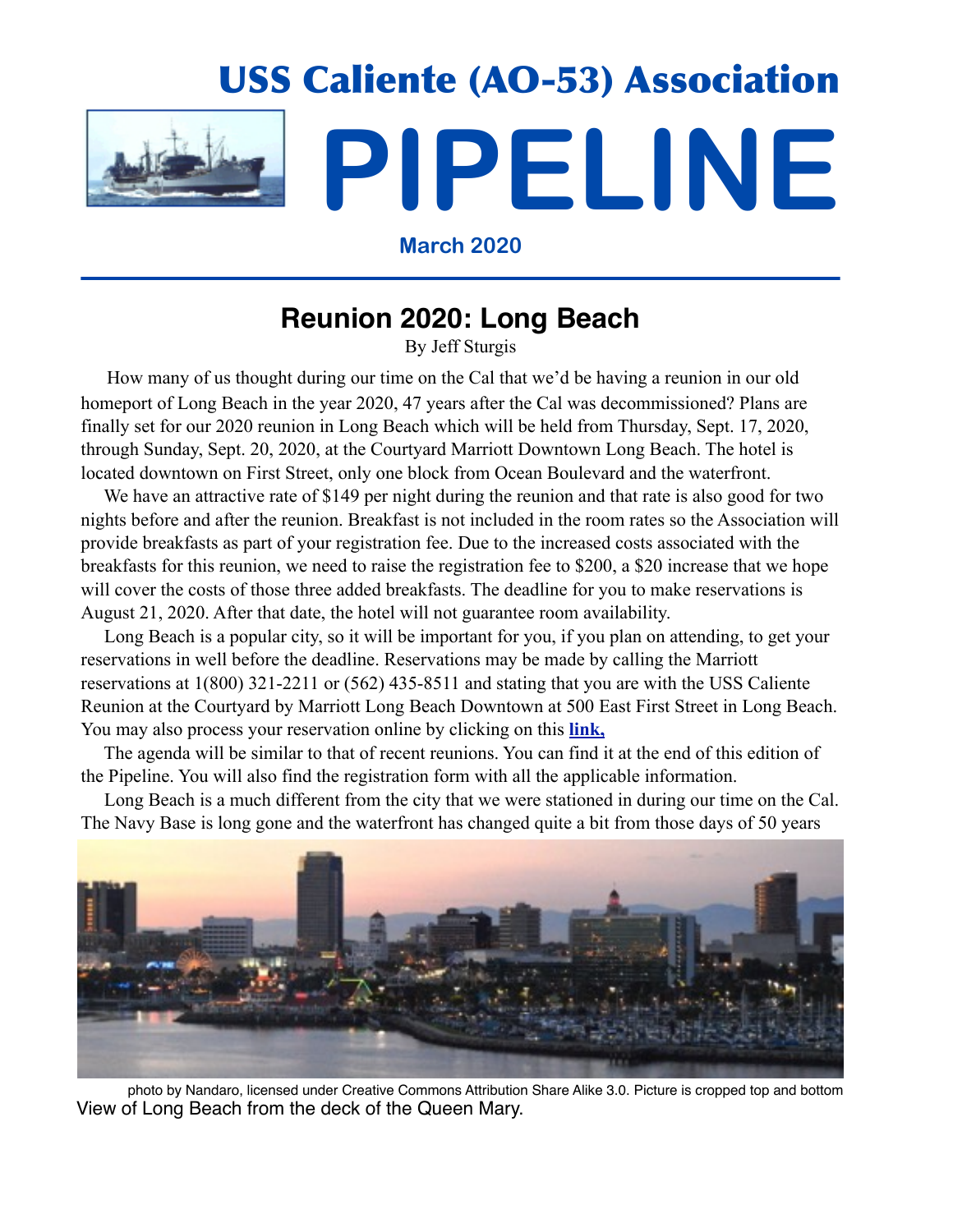ago. There are new attractions such as the Aquarium of the Pacific, the Queen Mary and the Battleship Iowa, which is across the river in San Pedro. There are many other attractions which you can find by checking on the internet. A free shuttle enables visitors to get around the city and out to the Queen Mary. Pat Hurton, who attended a ship's reunion in Long Beach recently, tells me that there's also an inexpensive water taxi that cruises around the harbor. (Pat will be working on getting a bus for those of us who want to go out to the USS Iowa on Friday.)

 In addition, the Long Beach Airport is located just on the other side of Signal Hill, making it easier for air travelers to get to Long Beach versus traveling from the Los Angeles International Airport. Pat reports that Southwest, Jet Blue, American and Delta all fly into Long Beach Airport. From there, the ride to our hotel would be a 15-20 minute ride with little traffic versus battling afternoon rush hour congestion that could take a couple hours from LAX. So you might want to consider flying in to Long Beach Airport instead of Los Angeles International Airport. I hope you are as excited as I am about returning to Long Beach. This will probably be our last opportunity to have a reunion in the city that many of us called home during our Navy days.

### **Navy Reunions**

By Jeff Sturgis

 I belong to a hiking club that goes out on weekly hikes in the western Maine and New Hampshire White Mountains. There are several other veterans from the Army and Air Force in the group. On long hikes we sometimes get to talking about our active duty service and on being veterans. While I know there are many military reunions involving all the branches of service, I am the only one in the group who goes to a military reunion. I don't know whether more Navy veterans attend reunions than those in other branches of service, but I did get to thinking about how reunions for the different branches may differ, and, in fact, how reunions in the Navy differ between those of us who did sea duty and Navy veterans who never trod the deck of a ship.

 The main feature of Navy reunions for those of us who had sea duty is that we had a physical structure, the Caliente, that is common to our experience. In addition, we served on the Caliente all over the Pacific Ocean. In other words, our workplace wasn't in one spot as an Army or Air Force base is. Also, our workplace was essentially the same in 1970 as it was in 1943. John Creedon and Frederick Griffith worked, slept and ate in the same compartments during World War II as I did during Vietnam. And, we were on the same ship whether it was at the invasion of Okinawa, in Hong Kong, off the coast of Vietnam or tied up to the pier in Long Beach. We all have the Caliente as a common reference point during our time on board.

 Other than members of the Coast Guard, veterans from the other branches don't have that common thread that runs through their service. They may have served with a group of fellow service members that remained relatively stable, but their physical surroundings varied and changed, whether they were stationed at a base or they were deployed. For the duration of our time assigned to the Caliente, whether she was overseas or in the states, we always reported to the Caliente for our workday, and except for times in Long Beach or on liberty in other ports, we always slept and ate on the Caliente.

 When it comes to unit cohesion and camaraderie, I would submit that our experiences were also different from our fellow veterans who served in other branches. Regardless of the branch, unit cohesion and dependence on each other for the success of the unit is essential. But to me,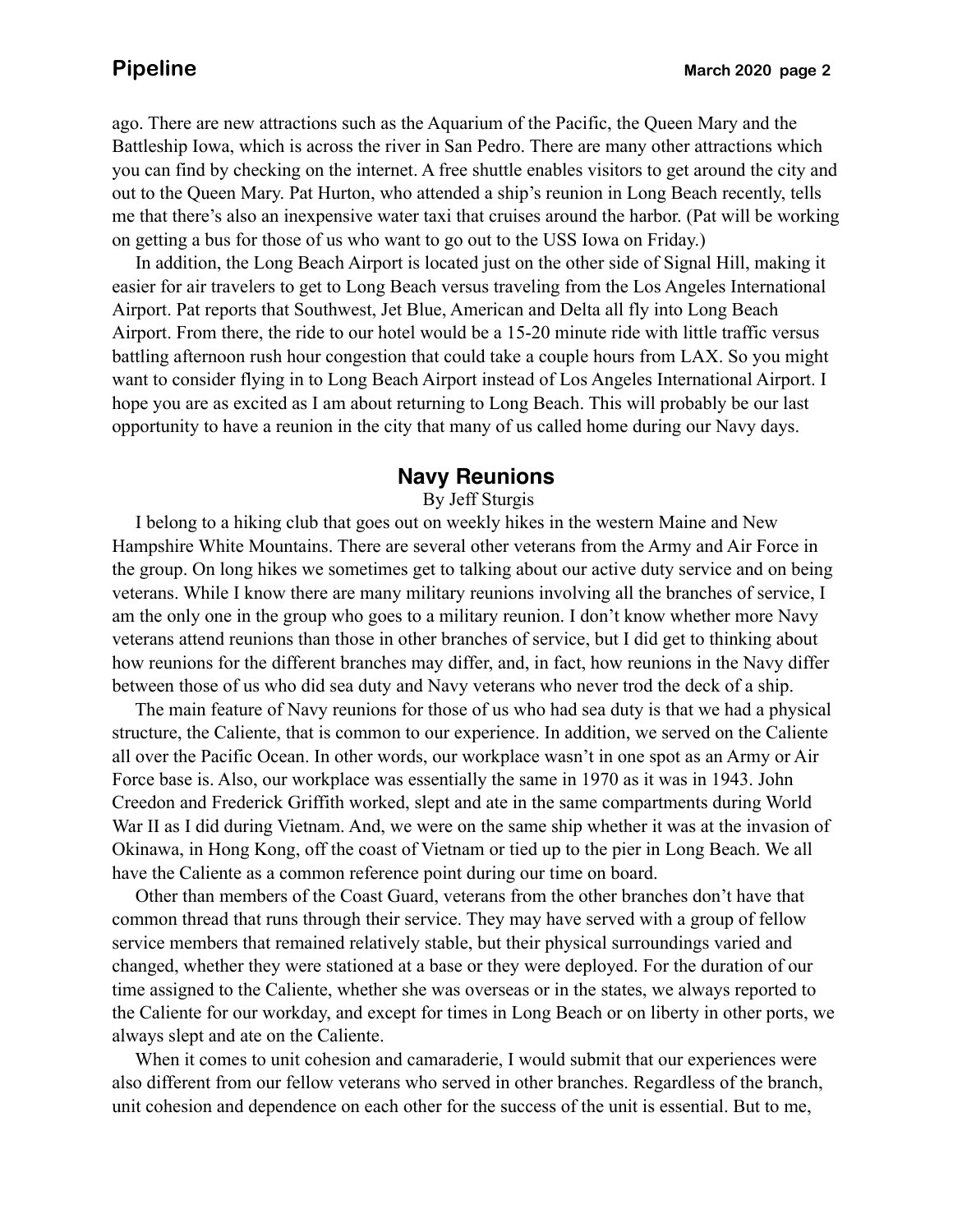there is something fundamentally different about serving on a ship steaming independently at sea with 250 other sailors from being stationed at a post on land with many other units around. At sea, we depended on each shipmate to do his job correctly. Ships run aground, collide with other ships, have fires and sometimes sink. A serious mistake by anyone, from the captain on down to a seaman can put everyone else in jeopardy. It seems to me that land-based units, except for those in combat, don't have the same margins for error.

 I'm sure there are members of the other services who would take issue with my observations. And, I'm sure that in frontline combat units, there is a very strong dynamic that no other military units experience. Nevertheless. I feel that the shipboard experience that we all had is a significant factor for us who gather each year for our reunions.

 It also is so similar that those of us from later years on the Cal can talk with John and Frederick and realize that many of our experiences were the same even though we were separated by 10, 20 or 30 years.

 My veteran hiking buddies often comment on my loyalty to the Caliente and to those shipmates who I get to see yearly at our reunions. They think I'm lucky to have these yearly opportunities to relive my service years amongst a like-minded group of friends in a different city each year. I consider myself fortunate to have this opportunity, and I look forward to seeing many of you in September in Long Beach and continuing our experience as shipmates.



USS Caliente Association Chairman: Jeff Sturgis Executive Committee: Mike Copeland, Dave Ludemann, Greg Perett ,Tom Rawlinson and Steve Selzer Treasurer: Pat Hurton Pipeline Editor: Karl Seitz



 The Pipeline is the official quarterly newsletter of the USS Caliente Association. It is a place to share your memories and pictures. Please send them via e-mail to seitzao53@gmail.com or by regular mail to Karl Seitz, 1212 30th St. South, Birmingham, AL 35205-1910.

 Association dues are \$10 per year due Jan. 1, payable by Jan. 15. Checks should be made out to The USS Caliente Association and mailed to treasurer Pat Hurton, 156 Greenfield Drive, Chico, CA 95973-0185.

 Chairman Jeff Sturgis can be reached via email at [jeffreysturgis54@gmail.com](mailto:jeffreysturgis54@gmail.com) or by mail at 84 Old Woodman Hill Rd, Minot, ME 04258

Masthead picture of USS Caliente (AO-53) used with permission of Dan Davis.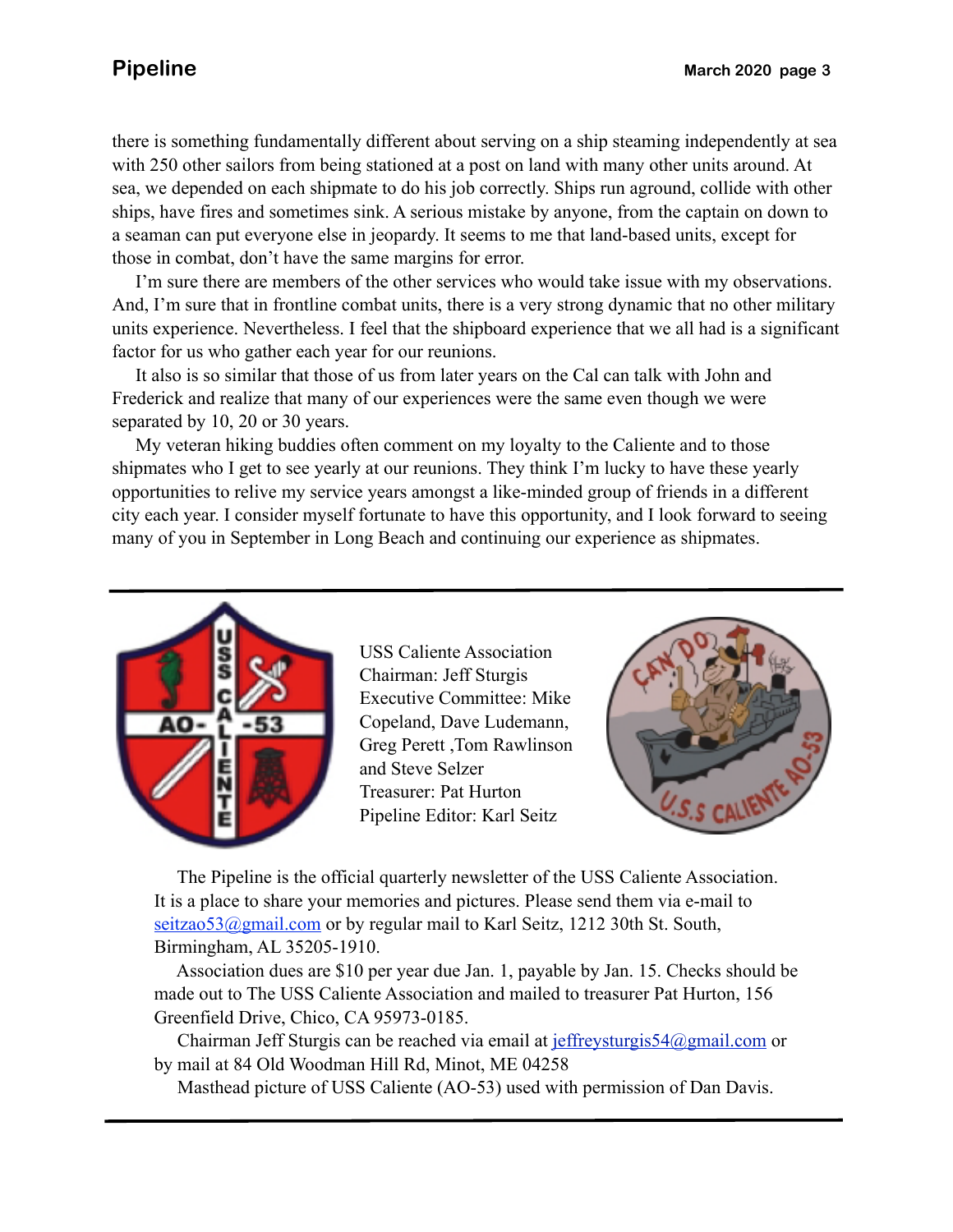### **Support the Pipeline**

#### Jeff Sturgis

 In my opinion, we have one of the finest newsletters that a small veterans group can have. We are fortunate to have a former newspaperman, Karl Seitz, as our editor. He does an outstanding job getting out four editions each year in a professional format that is readable and well organized. Our newsletter, the Pipeline, is the main vehicle that binds us together in this association. Without it, it would be very difficult to share our experiences on the Cal with each other and to organize our yearly reunions.

 However, Karl cannot do it alone; he needs material. Here is where you come in. We all have pictures and memories of our service on the Cal. It would help tremendously if you could write down some of your experiences and send them, along with your pictures to Karl.

 Please don't worry about your English skills. Karl can correct your mistakes, just as he corrects mine, and make your submission presentable. I hear so many great sea stories at reunions. If we could just get half of those written down, Karl would have enough material for years of issues. In addition, pictures are also valuable. They can often convey images that words cannot describe. We all experienced time on the Caliente and pictures, even from different eras, are easily recognized and bring back memories.

 We are also initiating a "Letters to the Chairman" section. If you wish to react, question or add your input to anything in the Pipeline, we encourage you to do so. Just submit your "letter" to me at [jeffreysturgis54@gmail.com](mailto:jeffreysturgis54@gmail.com) and I will print your letter and a response in the next issue. This will be a great way to get feedback and to encourage a dialogue between our members.

 Now for a reality check. Even in this era of computers, there still is an expense to publishing the newsletter. While most of our shipmates get the Pipeline online, there are still many who receive it by mail, With that comes the added expense of printing and postage. Also, while we try to budget well for the annual reunions, sometimes there are unexpected costs that must be covered and a healthy treasury helps us when those reunion cost overruns occur.

 The Association has long had an expectation that member's dues are \$10.00 per year. While we don't really enforce that expectation by discontinuing the Pipeline for those who don't pay them, the payment of dues helps us continue these services. So, if you enjoy receiving the Pipeline, please consider sending your stories and pictures to Karl at  $\leq$ seitzao53@gmail.com> and send your \$10.00 to our treasurer, Pat Hurton at 156 Greenfield Drive, Chico, CA 95973-0185. Please help us keep our association viable for the foreseeable future

### **Agent Orange update**

By Karl Seitz

 The Department of Veterans Affairs began processing and granting disability claims by Blue Water sailors for Agent Orange diseases on Jan. 1. While no numbers are available from the VA,



A reminder if you are on Facebook, the association has a Facebook group for former crew members of the USS Caliente (AO-53) and their families.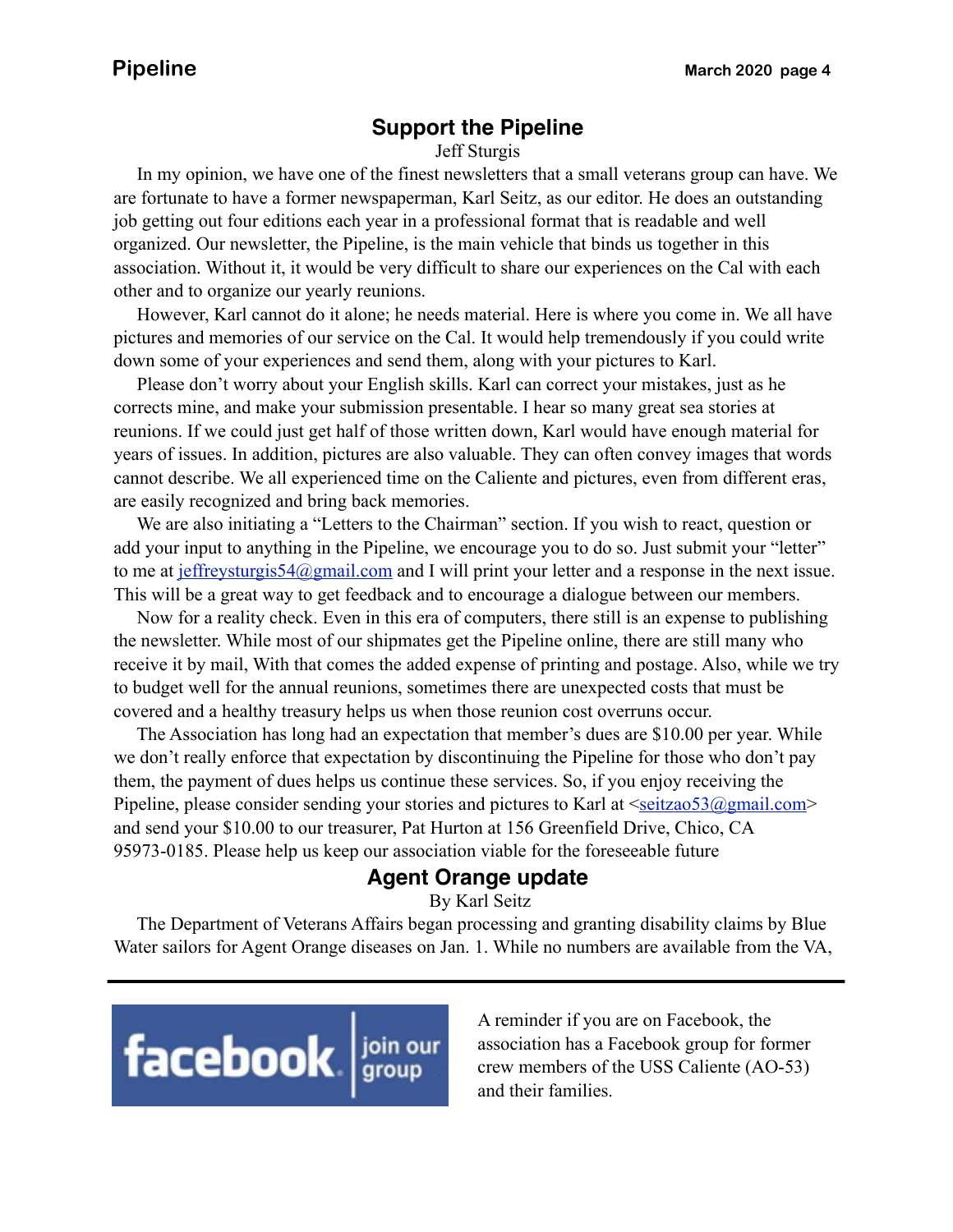a significant number of members on the Blue Water Navy Vietnam Veterans Association Facebook pages report either receipt of compensation or action by the VA indicating progress toward winning their disability claims.

 To be sure, the process still imposes apparently unnecessary delays. Applicants are reporting requests from the VA for documents and information that have already been submitted. For example, I have had three requests for information that was supplied when I applied last July. Only one of those requests could be partially classified as trying to obtain additional information.

 The biggest obstacle new applicants for disability compensation face is proving the Caliente was in the territorial waters of Vietnam when they were aboard. The deck logs that could prove this are currently being digitized by the VA as part of a massive project to digitize the logs of all Navy ships in the area. When the project is done, the logs and digitized copies will be returned to the custody of the National Archives where they will be available for individuals to download. When it was announced, the project was supposed to be completed by February 2020. The estimated date is now sometime in early 2020. It may be later.

 Unless you already have the logs you need, can obtain copies from somebody who has them, or were on the Cal on a date that the VA already recognizes as eligible, it may do little good to apply for disability at the present time. However, you can and should file a notification of intention to apply. This gives you a year to put together your application and receive compensation dating back to when the notification was filed.

#### **Taps**

Death of an Association founder

By Pat Hurton

 I was saddened to hear of the passing of the last of the founding duo of the USS Caliente Association. As many of you know, Nancy LeGacy's husband Bob had the original idea to have a USS Caliente reunion. That reunion caused the USS Caliente Association to come into existence. What most of you don't know is that his wife Nancy was the force behind Bob. After hearing Bob mutter on and on about a reunion, Nancy finally became so exasperated that she sat him down and made him act (she was tired of all talk and no action). With that assistance (pushing?), together they made the first reunion happen. After the reunion the Association was formed, and Nancy became the secretary. She originated a roster, kept records on dues payments, sent out



correspondence and sent out membership cards when she received a shipmate's dues. Nancy and Bob were fixtures at many, many reunions and remained active in the Association until his health forced them into to the background. Nancy retained her duties until 2002 when she turned them over to me. Nancy and Bob were a pleasure to be around and her personality sparkled at all the reunions.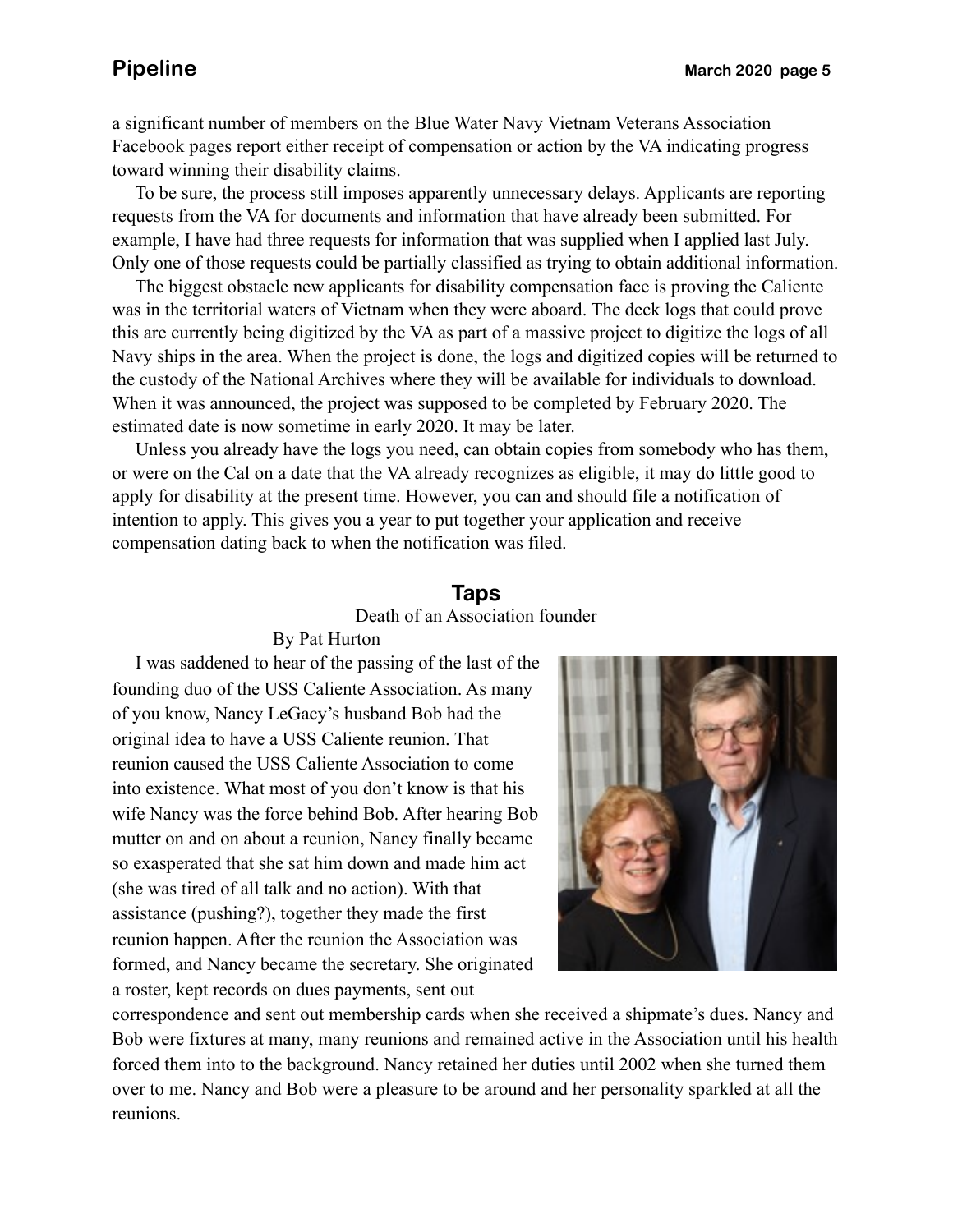Nancy M. LeGacy, 76, died in Nashua, NH 12 Aug. 2019. The first secretary of the USS Caliente Association, she was the widow of Robert L. LeGacy who served on the Caliente from 1943 to 1945 as a BM2. Nancy was born in Kingston, N.Y., to the late F. Norton and June Curtis. In her early years, she was a kindergarten teacher at the American School in Okinawa, Japan, and St. Mark's Episcopal Church in Westford, MA. She is survived by sisters Barbara Wheeler and Susan Thompson (husband Albert DeSalvo); step-sons Robert (Jai), Wayne (Debra), Gary and James (Wendi) LeGacy; step-daughters Jane, Robin and Allyson LeGacy; aunt Ruth Salter; 14 step-grandchildren and 12 step-great grandchildren. *For more on Nancy LeGacy, see Pat Hurton's remembrance on the previous page.*

 We have belatedly learned of the death of Marshall M. Stark on 18 Apr. 2012. Marshall served on the Cal from 1968 to 1970 as a LCDR and engineering officer. Born 16 Nov. 1939 to Marshall L. Stark and Frances McCune Stark. Marshall joined the Naval ROTC program while a freshman at the University of Missouri and received a three-year scholarship. He was commissioned ensign upon graduation in



1961. After his Navy career, Marshall spent about 30 years in the St. Louis County, MO, Highways and Traffic Department. He is survived by daughter Brandy Stark.

### **"Lost" shipmate finds Association**

 We would like to welcome Terry Story, QM, 1966-1969, to our crew. Unfortunately he has been listed on our website as deceased. When his wife Suzanne found his name on the website, she had to check around the house to check on who she had been married to for the past 48 years. It was The real Terry Story who lives in Burton, British Columbia, Canada. The website has been corrected and Terry has now joined our crew's list and will be receiving the Pipeline. If any of you wish to contact Terry please let Pat Hurton know and he will forward your name to Terry.



#### **End of the voyage**

 Gene Fujimoto, LTJG, 1971-73, provided this invitation to the ceremony marking the end of the USS Caliente's place in the fleet.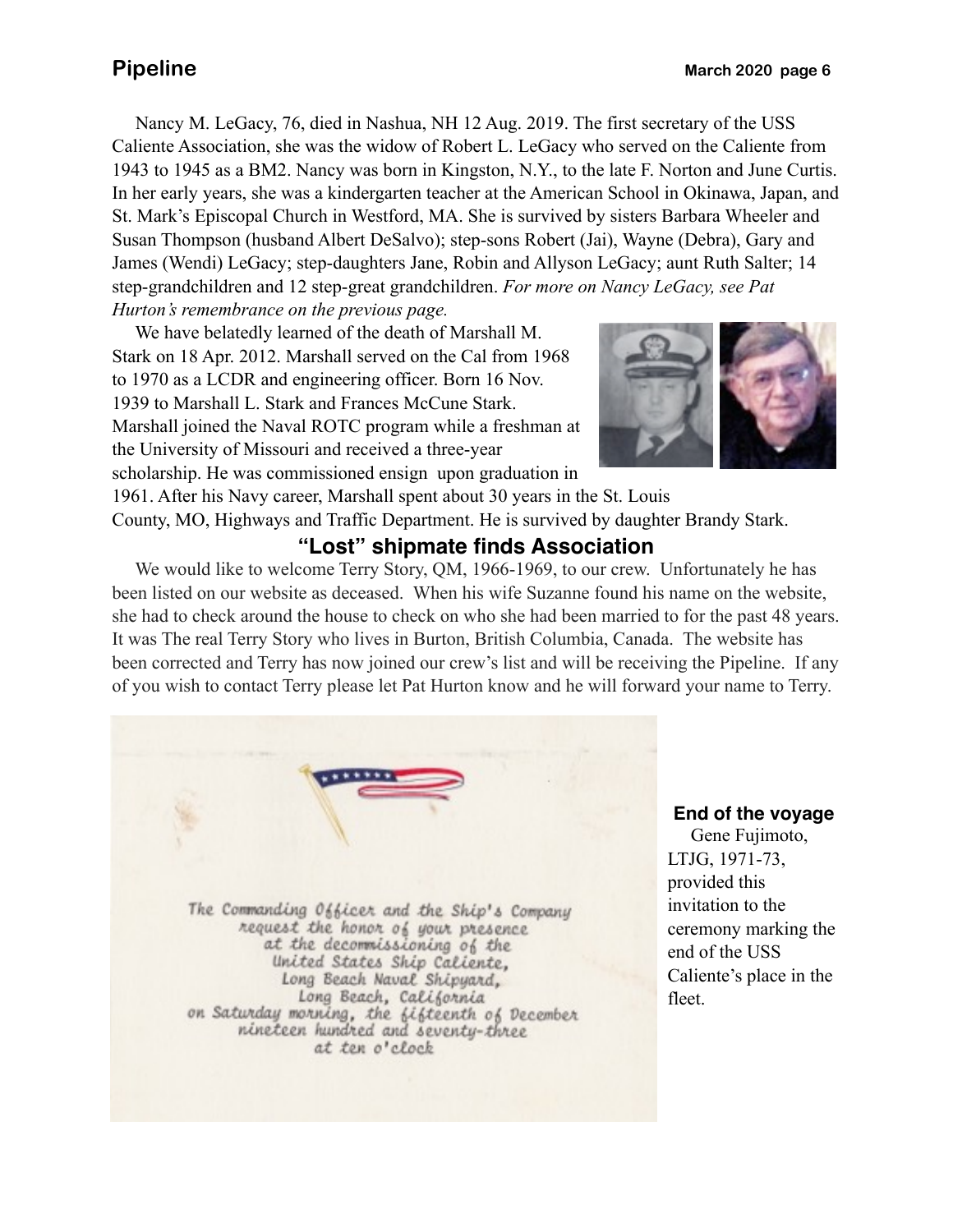## **Making a honeymoon visit to the Caliente**

By Ida Marshall

 Kenneth Marshall and I were married at the chapel on the Navy Base. It was a very white little church in 1953. Now all cement for big box companies.

 On our honeymoon, Ken said he had a surprise for me. We got on a little boat, tied up to the Caliente and Ken said we were going to the top deck where the accompanying pictures were taken.

The USS Caliente was a special gift to me. I was honored to get to know her and it has meant



the San Diego reunion but Ken got sick. So happy we made it to the one in Texas.

 Love to all shipmates. *The late Ken Marshall served on the Cal from 1951 to 1955 as a BM3.*



a lot to me over the years. We should have made it to

# **More on Caliente plaques**

By Miguel F. Ronquillo, RD2, 1958-61

 Received the September issue of the Pipeline. As usual it was good reading. What really caught my eye and interest was the article regarding the USS Caliente AO-53 plaques.

 Back in 1959-60, Lieutenant Irving Wiltse, Operations Officer, asked me if I would undertake the task of painting 40 USS Caliente plaques, a project which could only be accomplished while in port. The job would relieve me of the tedious job of chipping rust, painting, polishing brass ports and maintaining the starboard side of the Captains Deck and/or standing Quarter Deck Duty.

 Combat Information Center was an active place while out at sea and was the only location where I could work. So while in port and working on the chart table in CIC, I undertook the project and worked on the plaques, which entailed varnishing the wooden plaques, drying time, assembling and painting each plaque. It was a process which took several months, for we were never in port more than three or four days. All the materials for the project were stored in the radar transmitter room while out at sea.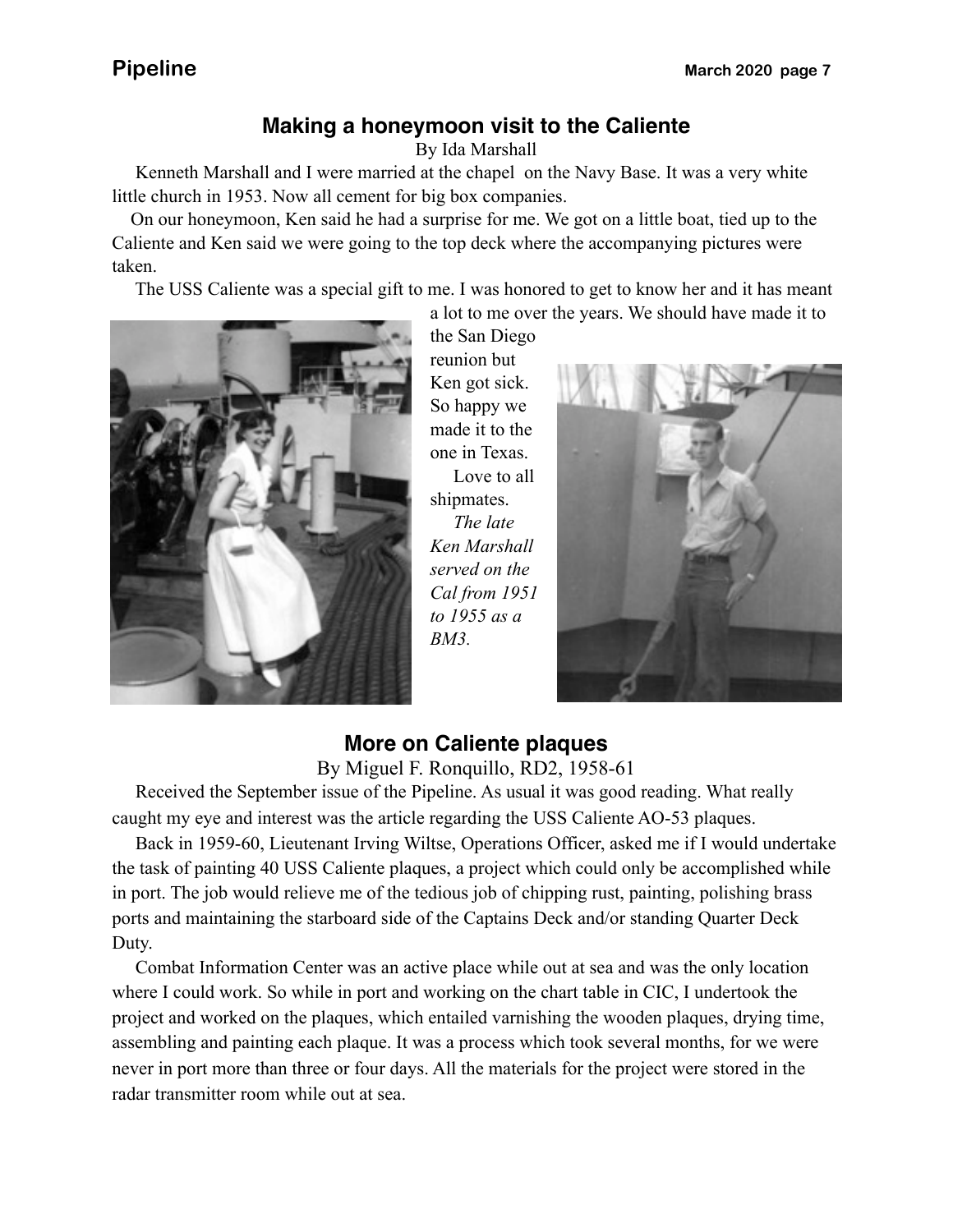

The plaque on left is Manuel's work. The middle one was given to Pete Werner when he left the Cal. The porcelain on wood plaque was in the ship's store in late 1970s.

 Sadly, I must admit that three plaques disappeared from my work area. But after a while I found out who had taken them. But now after some 60 years, they will have to deal with the man upstairs when they get to the Pearly Gates.

 Among the many memories I have of serving on board the Caliente for three and a half years, there are many. The Caliente plaque that has been adorning the wall of my den/office is one of them, a gift for my endeavor of several months.

Among other cherished momentous that I still keep besides the plaque, is the  $5<sup>th</sup>$  cruise, Cruise Book, the work of Editor Lt. I. M. Wiltse, Layout FTSA Sparkman, and our very own radar gang member Radarman Richard Lords.

 Two albums full of photos taken over a period of three years with my 35mm Petri Camera, purchased in Tokyo on my first cruise, remind me of those tedious and long replenishments at sea, of which there many over a period of three years while underway at sea. The many photos not only remind me of duty and work on board, but also the many hours ashore with shipmates in the many ports visited. Best memories will always be at San Pedro, our home port.

Thank you for the many great memories.



Chris Mueller took this picture of USS Iowa being moved to San Pedro in 2012.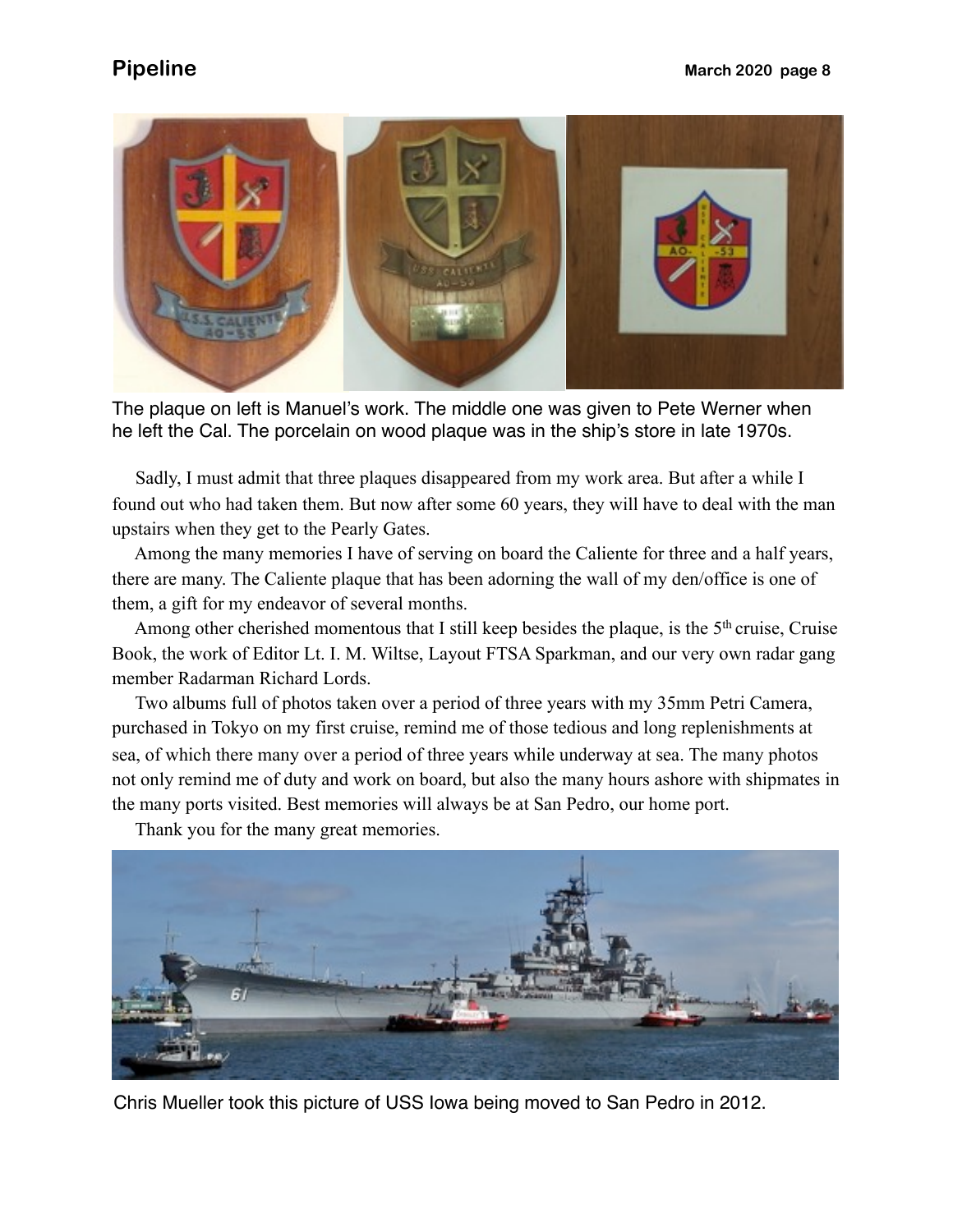

USS Caliente AO-53 Long Beach Reunion Sept. 17-20, 2020 Courtyard by Marriott Long Beach Downtown 500 East First Street Long Beach, CA 90802



 Reservations may be made by calling Marriott Reservations at 1(800)-321-2211 or (562) 435-8511 and identifying yourself as a part of the USS Caliente reunion being held at the Courtyard Marriott Long Beach Downtown. You may also reserve your room online at this **[link.](https://www.marriott.com/events/start.mi?id=1580239176791&key=GRP)** (For those working from a printed page the URL is [https://www.marriott.com/](https://www.marriott.com/event-reservations/reservation-link.mi?id=1580239176791&key=GRP) [event-reservations/reservation-link.mi?id=1580239176791&key=GRP\)](https://www.marriott.com/event-reservations/reservation-link.mi?id=1580239176791&key=GRP)

 The room rates of \$149 are also good for the two days before and the two days after the dates of the reunion. The cutoff date for getting a guaranteed room is Friday, August 21, 2020. Self-parking is available for \$10 a night.

### **Reunion Agenda**

Thursday, September 17 a) Hotel check-in b) 2:00-6:00 PM - Welcoming Reception

Friday, September 18 a) 7:00-9:00 AM - Breakfast b) 10:00 AM - Tour USS Iowa (BB-61)

Saturday, September 19 a) 7:00-9:00 AM - Breakfast b) 9:00 AM - Annual Business Meeting c) 6:30 PM - Reception d) 7:00-10:30 PM - Banquet and Entertainment

Sunday, September 20 a) 7:00-10:00 AM - Farewell Breakfast